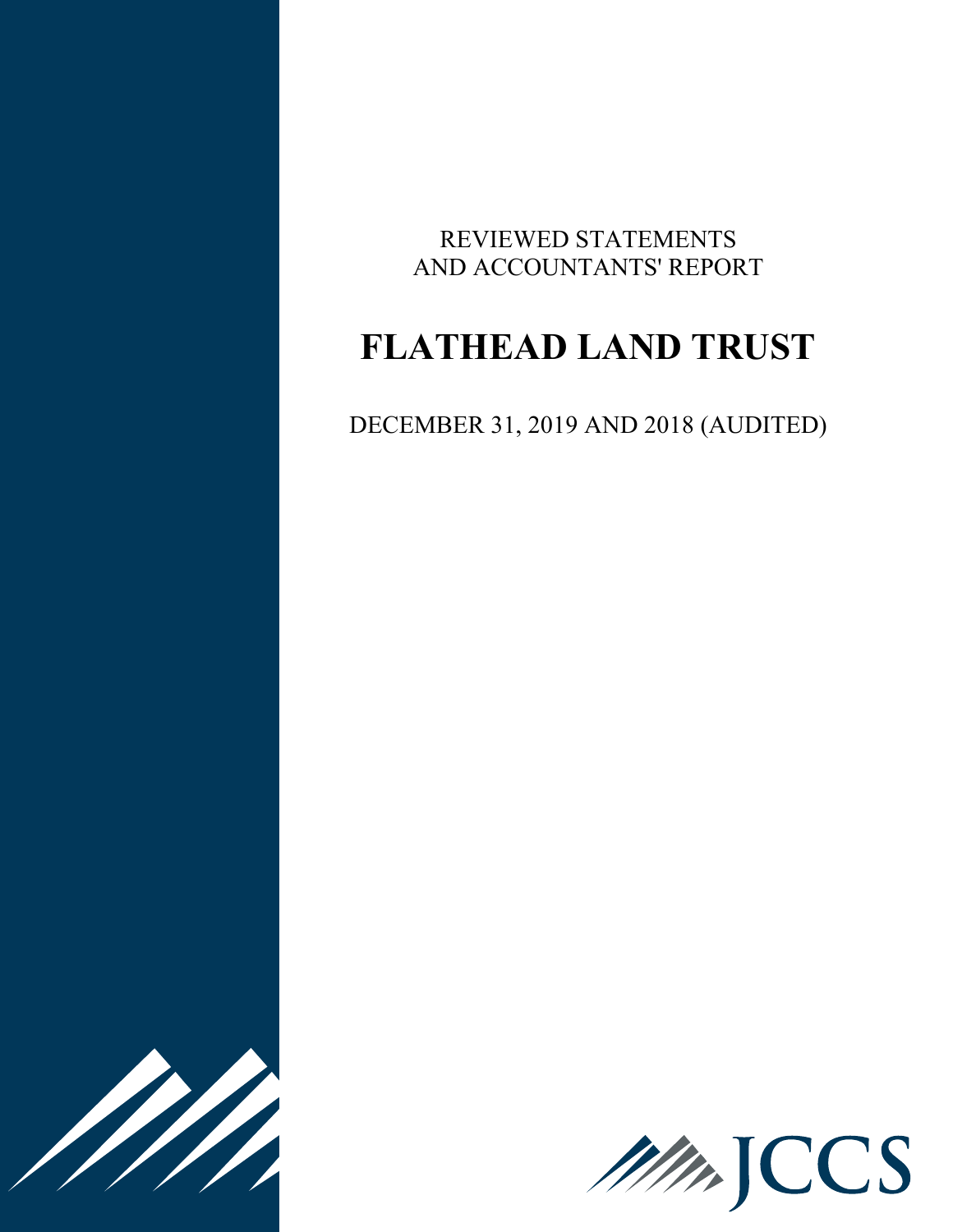# **FLATHEAD LAND TRUST**

# **TABLE OF CONTENTS**

|                             | PAGF |
|-----------------------------|------|
|                             |      |
| <b>FINANCIAL STATEMENTS</b> |      |
|                             |      |
|                             |      |
|                             |      |
|                             |      |
|                             |      |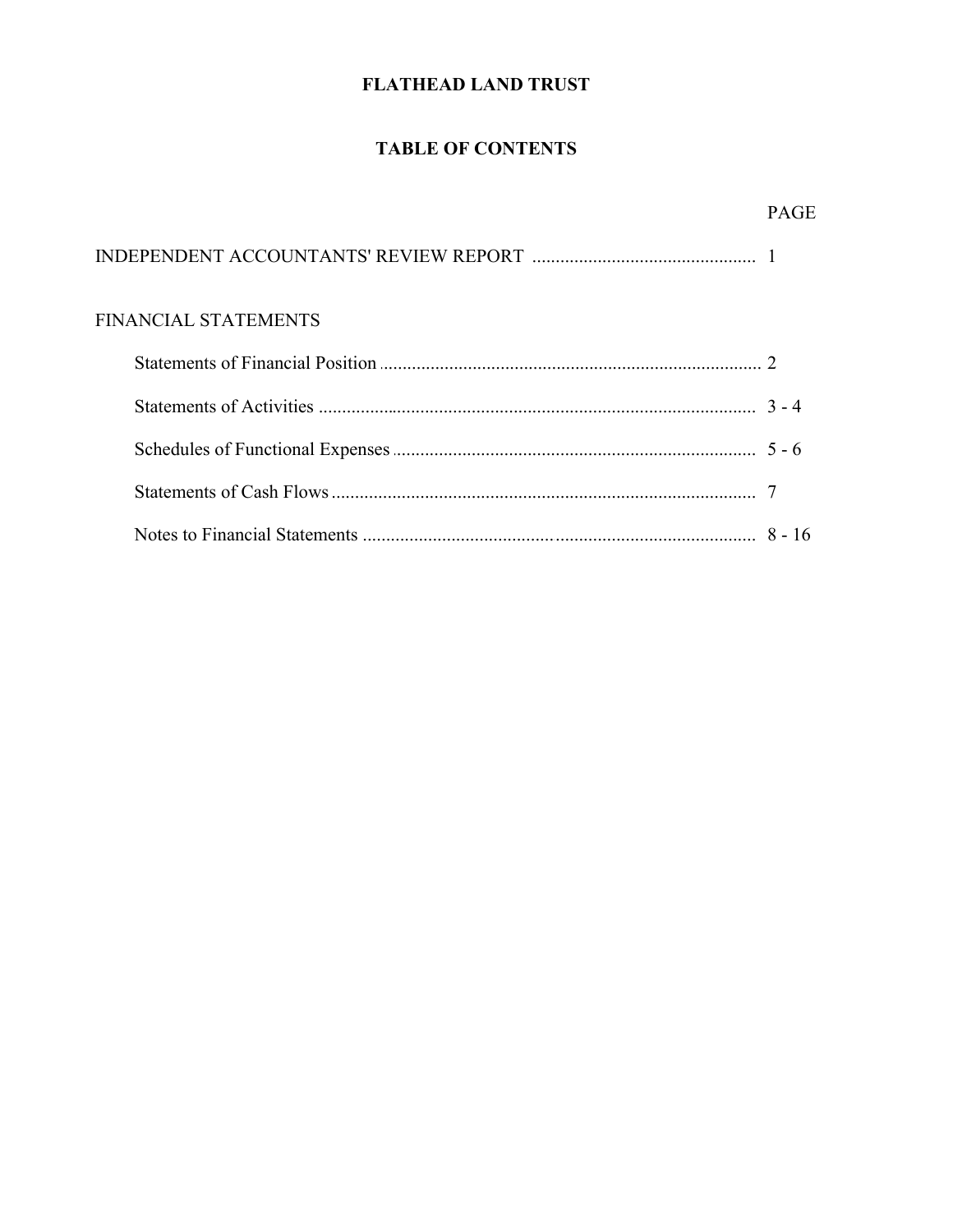Mn CCS

**ACCOUNTING AUDIT TAX EMPLOYEE BENEFITS SPECIALIZED SERVICES** 

#### INDEPENDENT ACCOUNTANTS' REVIEW REPORT

Board of Directors Flathead Land Trust Kalispell, Montana

We have reviewed the accompanying financial statements of Flathead Land Trust (a nonprofit organization), which comprise the statement of financial position as of December 31, 2019, and the related statements of activities, functional expenses and cash flows for the year then ended, and the related notes to the financial statements. A review includes primarily applying analytical procedures to management's financial data and making inquiries of management. A review is substantially less in scope than an audit, the objective of which is the expression of an opinion regarding the financial statements as a whole. Accordingly, we do not express such an opinion.

#### **Management's Responsibility for the Financial Statements**

Management is responsible for the preparation and fair presentation of these financial statements in accordance with accounting principles generally accepted in the United States of America; this includes the design, implementation, and maintenance of internal control relevant to the preparation and fair presentation of financial statements that are free from material misstatement whether due to fraud or error.

#### **Accountants' Responsibili**ty

Our responsibility is to conduct the review engagement in accordance with Statements on Standards for Accounting and Review Services promulgated by the Accounting and Review Services Committee of the AICPA. Those standards require us to perform procedures to obtain limited assurance as a basis for reporting whether we are aware of any material modifications that should be made to the financial statements for them to be in accordance with accounting principles generally accepted in the United States of America. We believe that the results of our procedures provide a reasonable basis for our conclusion.

#### **Accountants' Conclusion**

Based on our review, we are not aware of any material modifications that should be made to the accompanying financial statements in order for them to be in accordance with accounting principles generally accepted in the United States of America.

#### **Report on 2018 Financial Statements**

The 2018 financial statements were audited by us, and we expressed an unmodified opinion on them in our report dated September 4, 2019. We have not performed any auditing procedures since that date.

- 1 -

#### *Junkermier, Clark, Campanella, Stevens, P.C.*

Kalispell, Montana October 13, 2020

35 Three Mile Dr, Suite 101 / Kalispell, MT 59901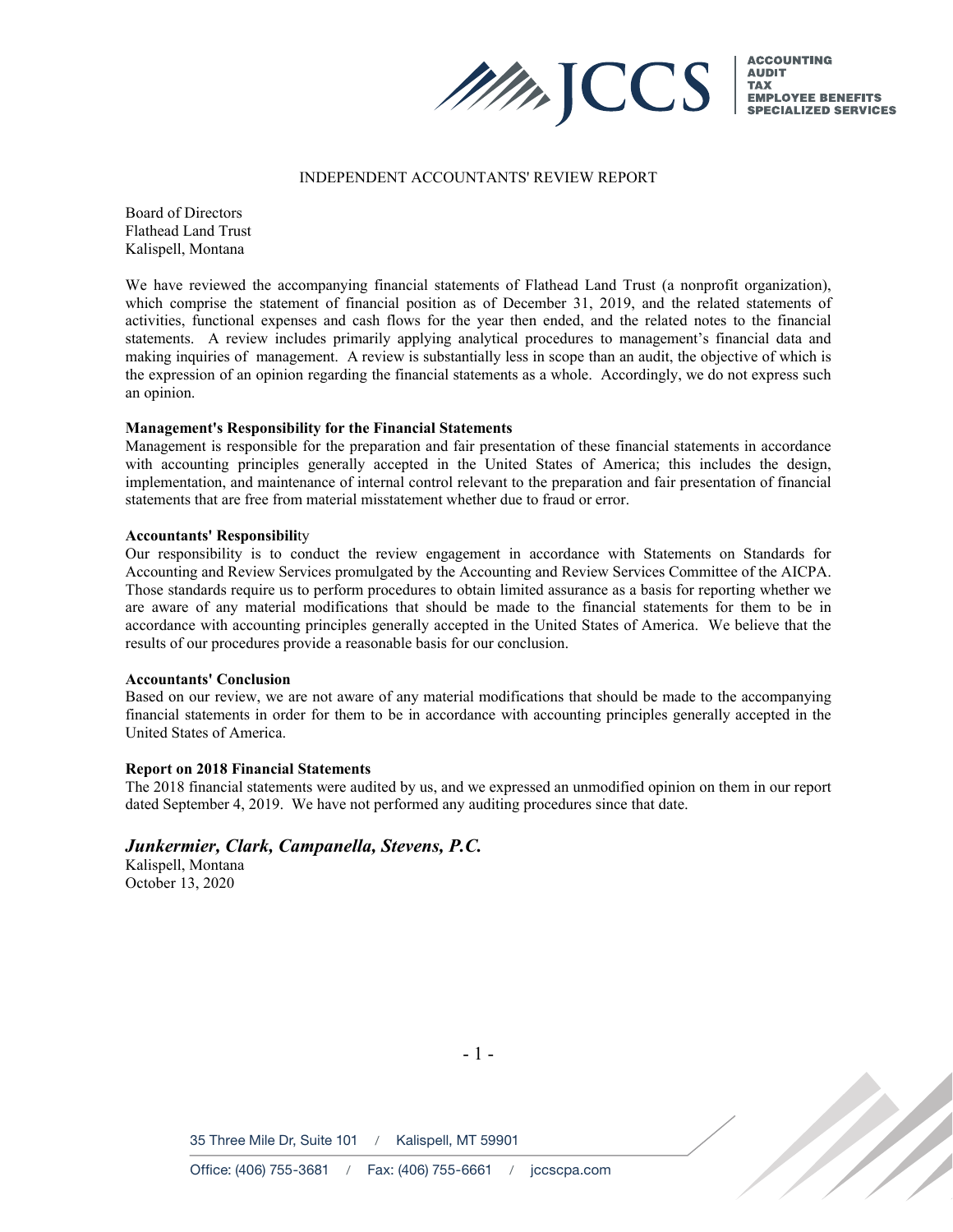# **FLATHEAD LAND TRUST STATEMENTS OF FINANCIAL POSITION DECEMBER 31, 2019 (REVIEWED) AND 2018 (AUDITED)**

|                                                                                                                             | 2019                             | 2018                       |
|-----------------------------------------------------------------------------------------------------------------------------|----------------------------------|----------------------------|
| <b>ASSETS</b>                                                                                                               |                                  |                            |
| <b>CURRENT ASSETS</b><br>Cash and cash equivalents<br>Other current assets                                                  | $\mathbb{S}$<br>101,811<br>3,657 | \$<br>102,878<br>3,657     |
| <b>TOTAL CURRENT ASSETS</b>                                                                                                 | 105,468                          | 106,535                    |
| PROPERTY AND EQUIPMENT<br>Property and equipment<br>Less: Accumulated depreciation                                          | 11,393<br>(10,892)               | 11,393<br>(10,508)         |
| TOTAL PROPERTY AND EQUIPMENT                                                                                                | 501                              | 885                        |
| <b>OTHER ASSETS</b><br>Investments<br>Investments - endowment                                                               | 339,411<br>68,603                | 302,051<br>44,091          |
| <b>TOTAL OTHER ASSETS</b>                                                                                                   | 408,014                          | 346,142                    |
| <b>TOTAL ASSETS</b>                                                                                                         | 513,983                          | 453,562                    |
| <b>LIABILITIES AND NET ASSETS</b>                                                                                           |                                  |                            |
| <b>CURRENT LIABILITIES</b><br>Accounts payable<br><b>Accrued liabilities</b>                                                | $\mathbb{S}$<br>3,482<br>8,834   | \$<br>4,654<br>8,310       |
| TOTAL CURRENT LIABILITIES                                                                                                   | 12,316                           | 12,964                     |
| <b>NET ASSETS</b><br>Without donor restrictions<br>Without donor restrictions - board designated<br>With donor restrictions | 94,613<br>6,046<br>401,008       | 41,057<br>5,248<br>394,293 |
| <b>TOTAL NET ASSETS</b>                                                                                                     | 501,667                          | 440,598                    |
| TOTAL LIABILITIES AND NET ASSETS                                                                                            | 513,983<br>\$                    | <u>\$</u><br>453,562       |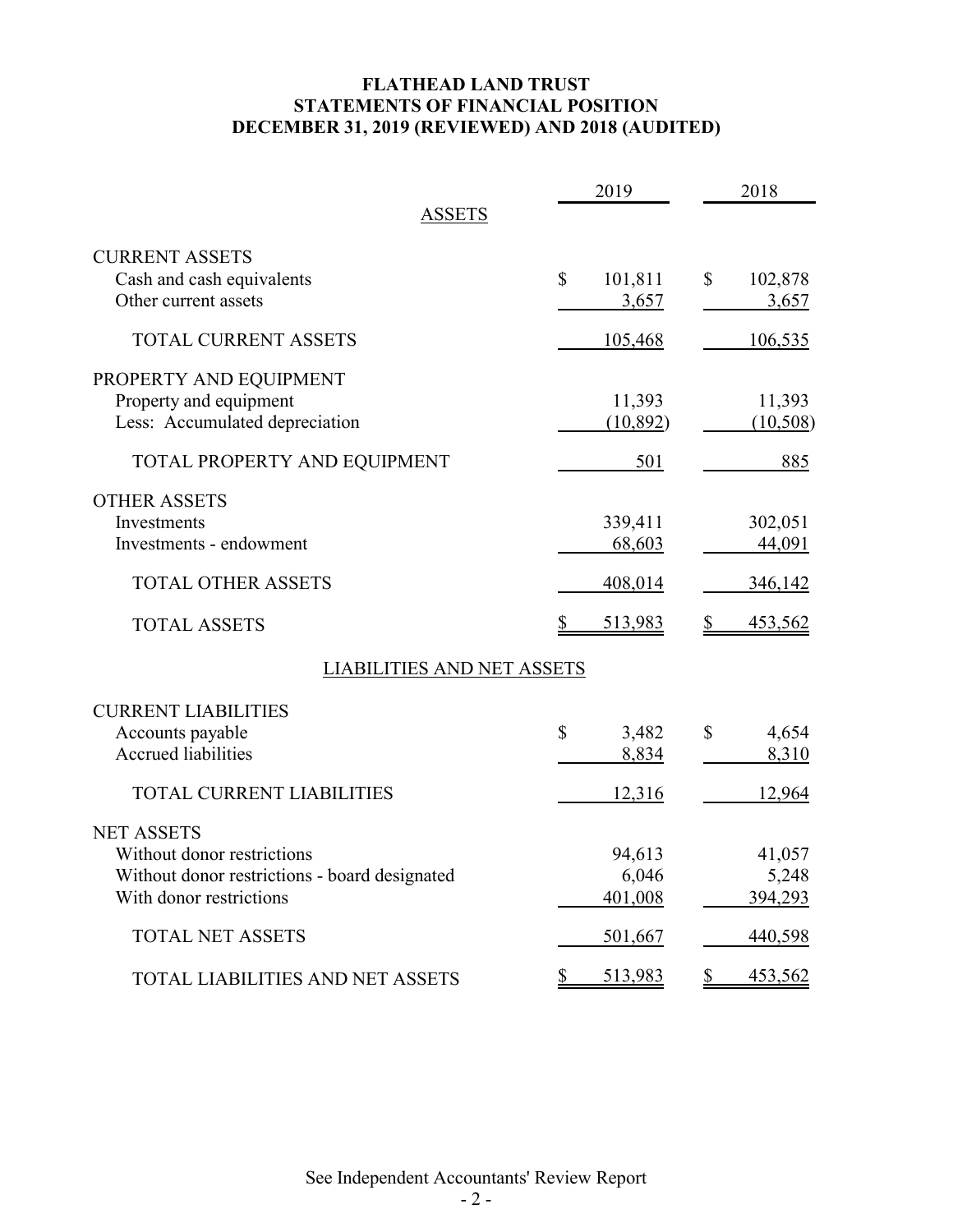# **FLATHEAD LAND TRUST STATEMENT OF ACTIVITIES YEAR ENDED DECEMBER 31, 2019 (REVIEWED)**

|                                      |              | <b>Without Donor</b><br>Restrictions |              | With Donor<br>Restrictions |              | Total   |
|--------------------------------------|--------------|--------------------------------------|--------------|----------------------------|--------------|---------|
| REVENUE AND OTHER SUPPORT            |              |                                      |              |                            |              |         |
| Contributions income                 | $\mathbb{S}$ | 112,765                              | $\mathbb{S}$ | 39,747                     | $\mathbb{S}$ | 152,512 |
| Grants - general operating           |              | 66,861                               |              |                            |              | 66,861  |
| Grants - project restricted          |              |                                      |              | 5,187                      |              | 5,187   |
| Program service fees                 |              | 3,000                                |              |                            |              | 3,000   |
| In-kind contributions                |              | 2,809                                |              | 125,000                    |              | 127,809 |
| Interest and dividend income         |              | 15,588                               |              |                            |              | 15,588  |
| Investment gains and losses          |              | 30,779                               |              | 13,714                     |              | 44,493  |
| Net assets released from restriction |              | 176,933                              |              | (176, 933)                 |              |         |
| <b>TOTAL REVENUE AND</b>             |              |                                      |              |                            |              |         |
| <b>OTHER SUPPORT</b>                 |              | 408,735                              |              | 6,715                      |              | 415,450 |
| <b>EXPENSES</b>                      |              |                                      |              |                            |              |         |
| Program                              |              | 278,930                              |              |                            |              | 278,930 |
| Management and general               |              | 38,698                               |              |                            |              | 38,698  |
| Fundraising                          |              | 36,753                               |              |                            |              | 36,753  |
| <b>TOTAL EXPENSES</b>                |              | 354,381                              |              |                            |              | 354,381 |
| <b>CHANGE IN NET ASSETS</b>          |              | 54,354                               |              | 6,715                      |              | 61,069  |
| NET ASSETS - BEGINNING OF YEAR       |              | 46,305                               |              | 394,293                    |              | 440,598 |
| <b>NET ASSETS - END OF YEAR</b>      |              | 100,659                              |              | 401,008                    | \$           | 501,667 |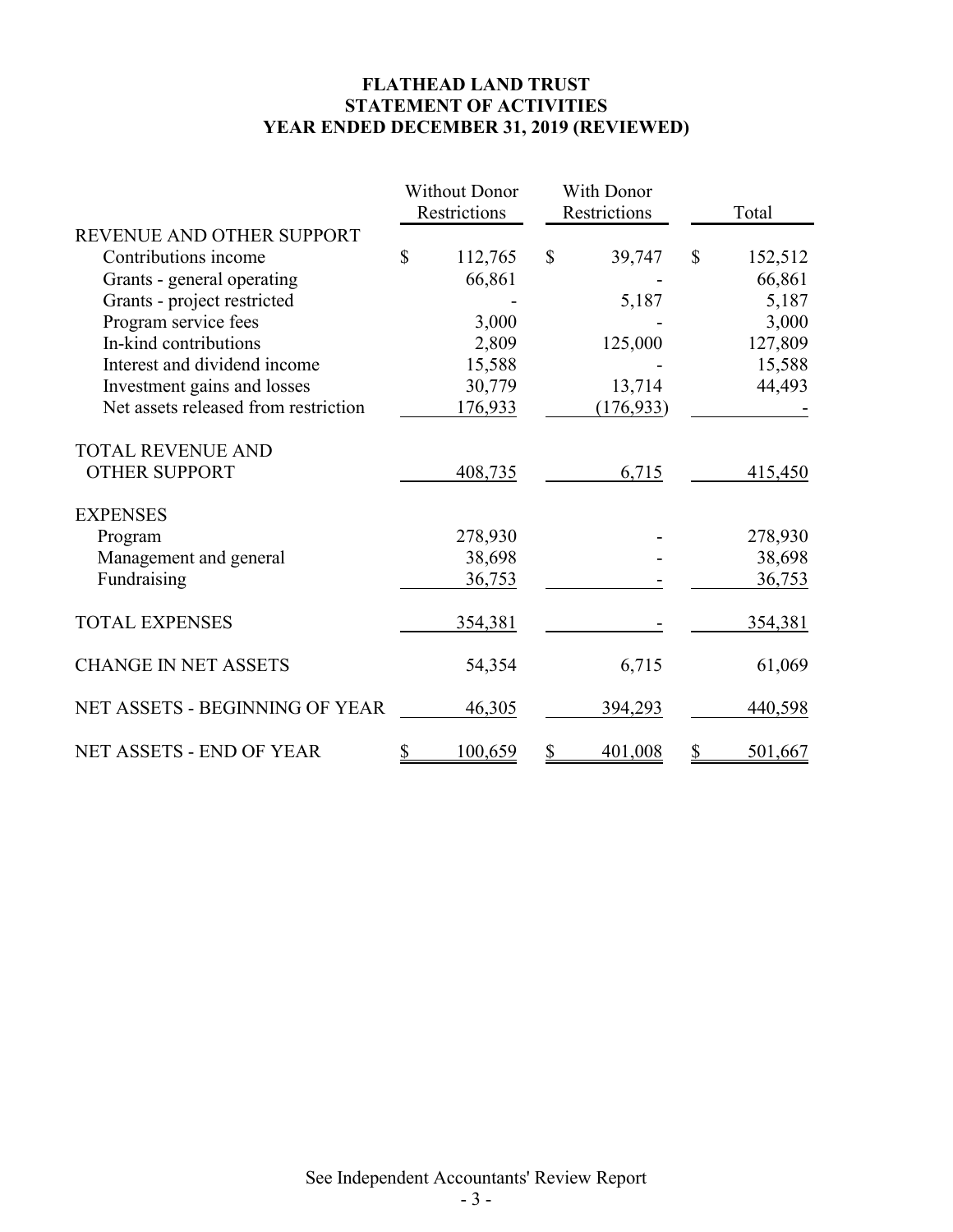# **FLATHEAD LAND TRUST STATEMENT OF ACTIVITIES YEAR ENDED DECEMBER 31, 2018 (AUDITED)**

|                                      |              | <b>Without Donor</b><br>Restrictions |                           | With Donor<br>Restrictions |              | Total     |
|--------------------------------------|--------------|--------------------------------------|---------------------------|----------------------------|--------------|-----------|
| REVENUE AND OTHER SUPPORT            |              |                                      |                           |                            |              |           |
| Contributions income                 | $\mathbb{S}$ | 114,723                              | $\boldsymbol{\mathsf{S}}$ | 88,367                     | $\mathbb{S}$ | 203,090   |
| Grants - general operating           |              | 64,208                               |                           |                            |              | 64,208    |
| Grants - project restricted          |              |                                      |                           | 866,381                    |              | 866,381   |
| Program service fees                 |              | 38,195                               |                           |                            |              | 38,195    |
| In-kind contributions                |              | 3,597                                |                           | 948,977                    |              | 952,574   |
| Interest and dividend income         |              | 11,879                               |                           |                            |              | 11,879    |
| Investment gains and losses          |              | (18,017)                             |                           | (916)                      |              | (18, 933) |
| Net assets released from restriction |              | 1,978,140                            |                           | (1,978,140)                |              |           |
| <b>TOTAL REVENUE AND</b>             |              |                                      |                           |                            |              |           |
| <b>OTHER SUPPORT</b>                 |              | 2,192,725                            |                           | (75,331)                   |              | 2,117,394 |
| <b>EXPENSES</b>                      |              |                                      |                           |                            |              |           |
| Program                              |              | 2,095,899                            |                           |                            |              | 2,095,899 |
| Management and general               |              | 55,955                               |                           |                            |              | 55,955    |
| Fundraising                          |              | 38,572                               |                           |                            |              | 38,572    |
| <b>TOTAL EXPENSES</b>                |              | 2,190,426                            |                           |                            |              | 2,190,426 |
| <b>CHANGE IN NET ASSETS</b>          |              | 2,299                                |                           | (75, 331)                  |              | (73, 032) |
| NET ASSETS - BEGINNING OF YEAR       |              | 44,006                               |                           | 469,624                    |              | 513,630   |
| NET ASSETS - END OF YEAR             |              | 46,305                               | \$                        | 394,293                    |              | 440,598   |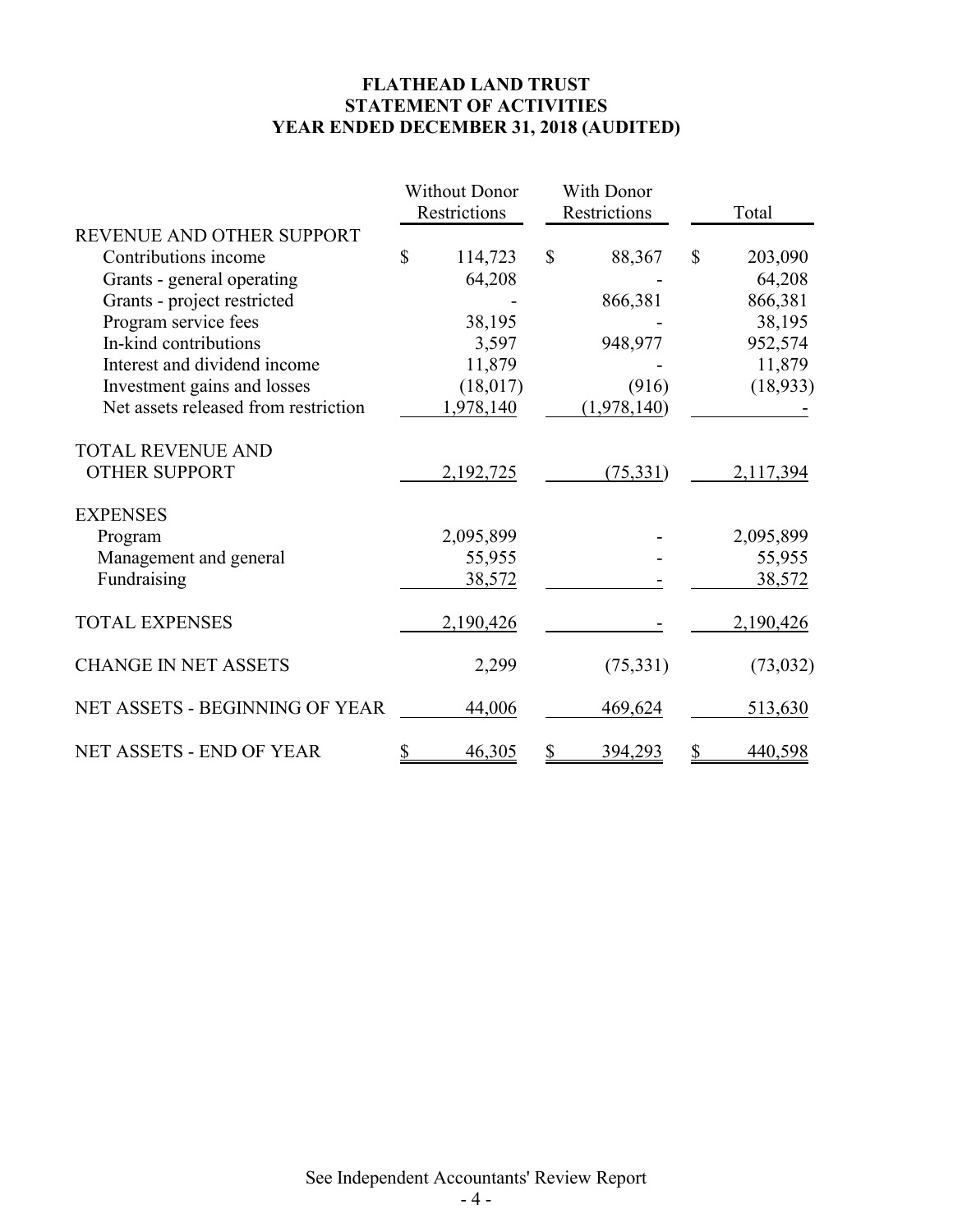### **FLATHEAD LAND TRUST STATEMENT OF FUNCTIONAL EXPENSES YEAR ENDED DECEMBER 31, 2019 (REVIEWED)**

|                             | Program   |              | Management<br>and General |    | Fundraising |              | Total   |  |
|-----------------------------|-----------|--------------|---------------------------|----|-------------|--------------|---------|--|
| Depreciation expense        | \$<br>273 | $\mathbb{S}$ | 61                        | \$ | 50          | $\mathbb{S}$ | 384     |  |
| Dues and subscriptions      | 5,434     |              | 776                       |    | 1,553       |              | 7,763   |  |
| <b>Employee benefits</b>    | 5,590     |              | 1,260                     |    | 1,023       |              | 7,873   |  |
| Fundraising expenses        |           |              |                           |    | 7,740       |              | 7,740   |  |
| In-kind expense - operating |           |              |                           |    | 2,809       |              | 2,809   |  |
| In-kind expense - projects  | 125,000   |              |                           |    |             |              | 125,000 |  |
| Insurance                   | 3,912     |              | 1,676                     |    |             |              | 5,588   |  |
| Miscellaneous               |           |              | 1,110                     |    |             |              | 1,110   |  |
| Office supplies             | 802       |              | 641                       |    | 160         |              | 1,603   |  |
| Payroll expenses            | 104,809   |              | 23,619                    |    | 19,191      |              | 147,619 |  |
| Postage and delivery        | 824       |              | 329                       |    | 494         |              | 1,647   |  |
| Printing and reproduction   | 3,620     |              | 603                       |    | 1,811       |              | 6,034   |  |
| Professional fees           | 5,826     |              | 6,475                     |    |             |              | 12,301  |  |
| Project expenses            | 10,445    |              |                           |    |             |              | 10,445  |  |
| Rent                        | 7,674     |              | 1,729                     |    | 1,406       |              | 10,809  |  |
| Telephone                   | 1,858     |              | 419                       |    | 340         |              | 2,617   |  |
| Training                    | 1,282     |              |                           |    |             |              | 1,282   |  |
| Travel and entertainment    | 1,581     |              |                           |    | 176         |              | 1,757   |  |
|                             | 278,930   |              | 38,698                    |    | 36,753      |              | 354,381 |  |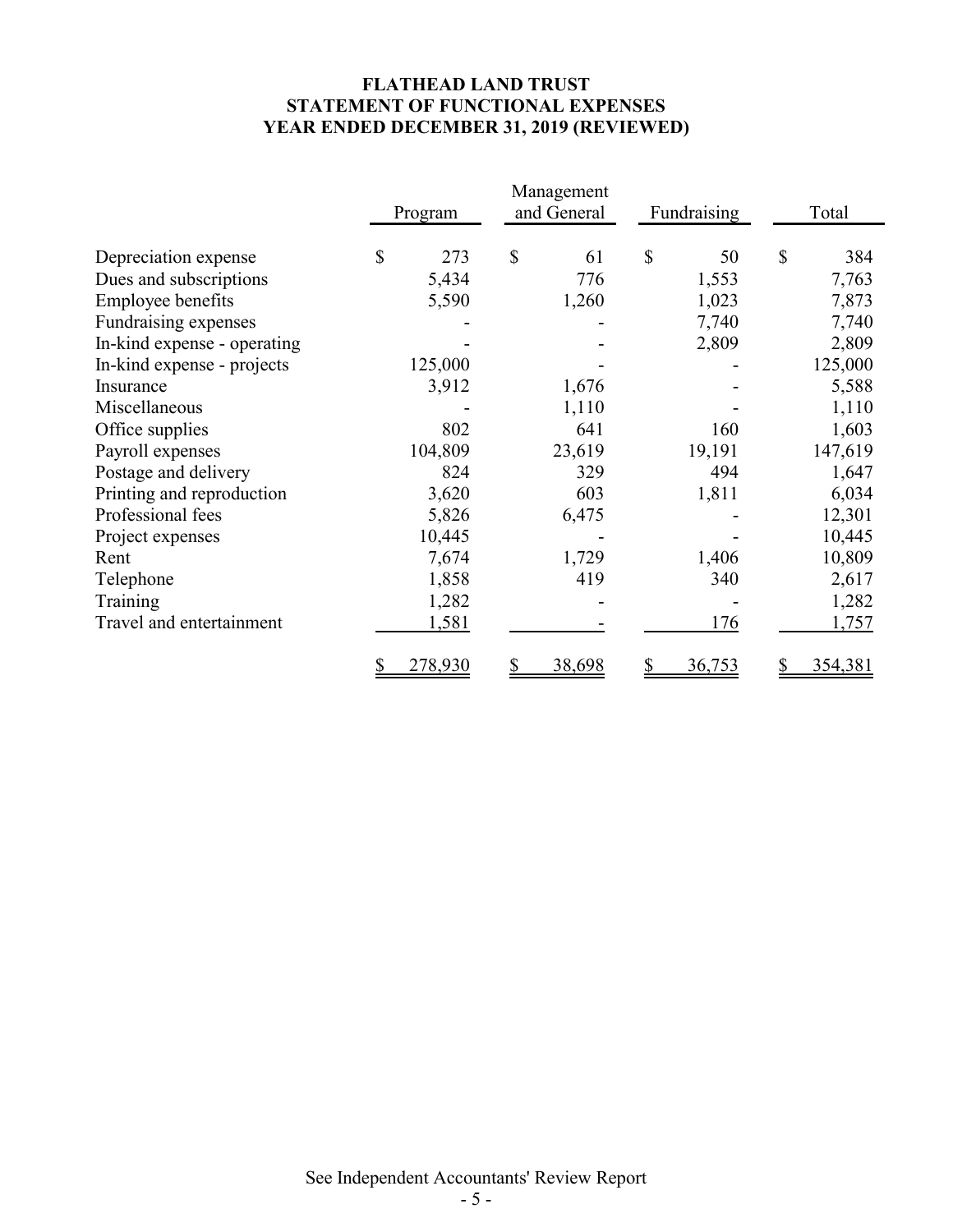### **FLATHEAD LAND TRUST STATEMENT OF FUNCTIONAL EXPENSES YEAR ENDED DECEMBER 31, 2018 (AUDITED)**

|                             | Program   |    | Management<br>and General |    | Fundraising |              | Total     |  |
|-----------------------------|-----------|----|---------------------------|----|-------------|--------------|-----------|--|
| Depreciation expense        | \$<br>403 | \$ | 91                        | \$ | 74          | $\mathbb{S}$ | 568       |  |
| Dues and subscriptions      | 8,318     |    | 1,188                     |    | 2,377       |              | 11,883    |  |
| <b>Employee benefits</b>    | 5,709     |    | 1,287                     |    | 1,045       |              | 8,041     |  |
| Fundraising expenses        |           |    |                           |    | 8,523       |              | 8,523     |  |
| In-kind expense - operating | 33,632    |    |                           |    | 3,597       |              | 37,229    |  |
| In-kind expense - projects  | 915,345   |    |                           |    |             |              | 915,345   |  |
| Insurance                   | 3,738     |    | 1,602                     |    |             |              | 5,340     |  |
| Miscellaneous               |           |    | 2,099                     |    |             |              | 2,099     |  |
| Office supplies             | 890       |    | 712                       |    | 178         |              | 1,780     |  |
| Payroll expenses            | 102,716   |    | 23,147                    |    | 18,807      |              | 144,670   |  |
| Postage and delivery        | 576       |    | 230                       |    | 345         |              | 1,151     |  |
| Printing and reproduction   | 3,132     |    | 522                       |    | 1,566       |              | 5,220     |  |
| Professional fees           | 26,353    |    | 22,980                    |    |             |              | 49,333    |  |
| Project expenses            | 981,447   |    |                           |    |             |              | 981,447   |  |
| Rent                        | 7,510     |    | 1,692                     |    | 1,375       |              | 10,577    |  |
| Telephone                   | 1,798     |    | 405                       |    | 330         |              | 2,533     |  |
| Training                    | 1,140     |    |                           |    |             |              | 1,140     |  |
| Travel and entertainment    | 3,192     |    |                           |    | 355         |              | 3,547     |  |
|                             | 2,095,899 |    | <u>55,955</u>             |    | 38,572      |              | 2,190,426 |  |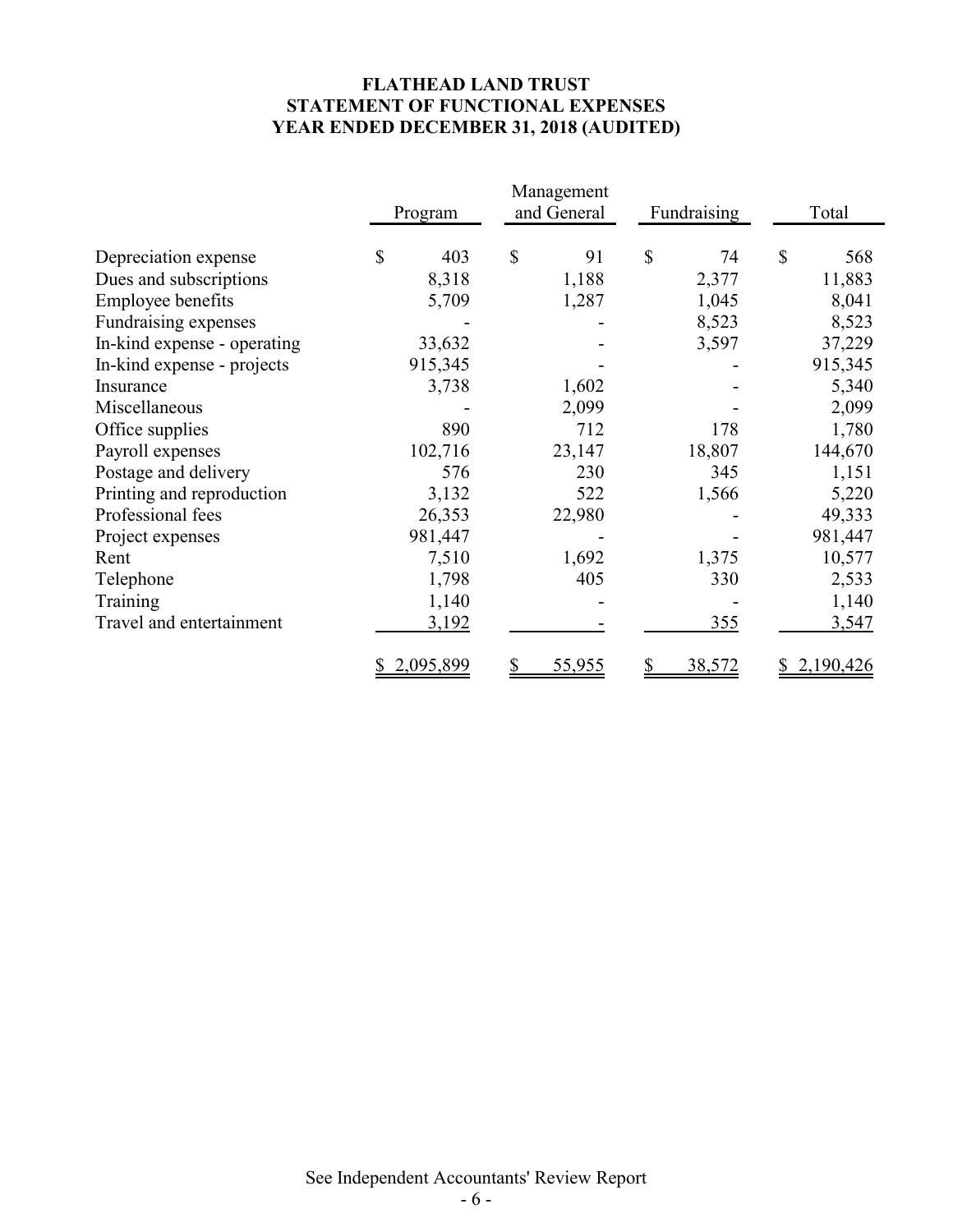#### **FLATHEAD LAND TRUST STATEMENTS OF CASH FLOWS YEARS ENDED DECEMBER 31, 2019 (REVIEWED) AND 2018 (AUDITED)**

|                                                      |              | 2019      |               | 2018           |  |
|------------------------------------------------------|--------------|-----------|---------------|----------------|--|
| CASH FLOWS FROM OPERATING ACTIVITIES                 |              |           |               |                |  |
| Change in net assets                                 | \$           | 61,069    | $\mathbb{S}$  | (73, 032)      |  |
| Adjustments to reconcile change in net assets to net |              |           |               |                |  |
| cash from operating activities:                      |              |           |               |                |  |
| Depreciation                                         |              | 384       |               | 568            |  |
| (Gain) loss on investments                           |              | (44, 493) |               | 18,933         |  |
| Change in operating assets and liabilities:          |              |           |               |                |  |
| (Increase) decrease in:                              |              |           |               |                |  |
| Other current assets                                 |              |           |               | 1,325          |  |
| Increase (decrease) in:                              |              |           |               |                |  |
| Accounts payable                                     |              | (1,172)   |               | 841            |  |
| <b>Accrued liabilities</b>                           |              | 524       |               | 1,814          |  |
| NET CASH FROM OPERATING ACTIVITIES                   |              | 16,312    |               | (49, 551)      |  |
| CASH FLOWS FROM INVESTING ACTIVITIES                 |              |           |               |                |  |
| Proceeds from sale of investments                    |              | 5,445     |               | 98,292         |  |
| Purchase of investments                              |              | (22, 824) |               | (5,591)        |  |
|                                                      |              |           |               |                |  |
| <b>NET CASH FROM INVESTING ACTIVITIES</b>            |              | (17,379)  |               | 92,701         |  |
|                                                      |              |           |               |                |  |
| <b>NET CHANGE IN CASH</b>                            |              | (1,067)   |               | 43,150         |  |
| <b>CASH - BEGINNING OF YEAR</b>                      |              | 102,878   |               | 59,728         |  |
| <b>CASH - END OF YEAR</b>                            | \$           | 101,811   | \$            | <u>102,878</u> |  |
| SUPPLEMENTAL DISCLOSURE                              |              |           |               |                |  |
| Noncash operating activities:                        |              |           |               |                |  |
| Donated easements                                    | $\mathbb{S}$ | 125,000   | \$            | 915,345        |  |
| In-kind services                                     |              | 2,809     |               | 37,229         |  |
|                                                      | \$           | 127,809   | $\frac{1}{2}$ | 952,574        |  |
|                                                      |              |           |               |                |  |

See Independent Accountants' Review Report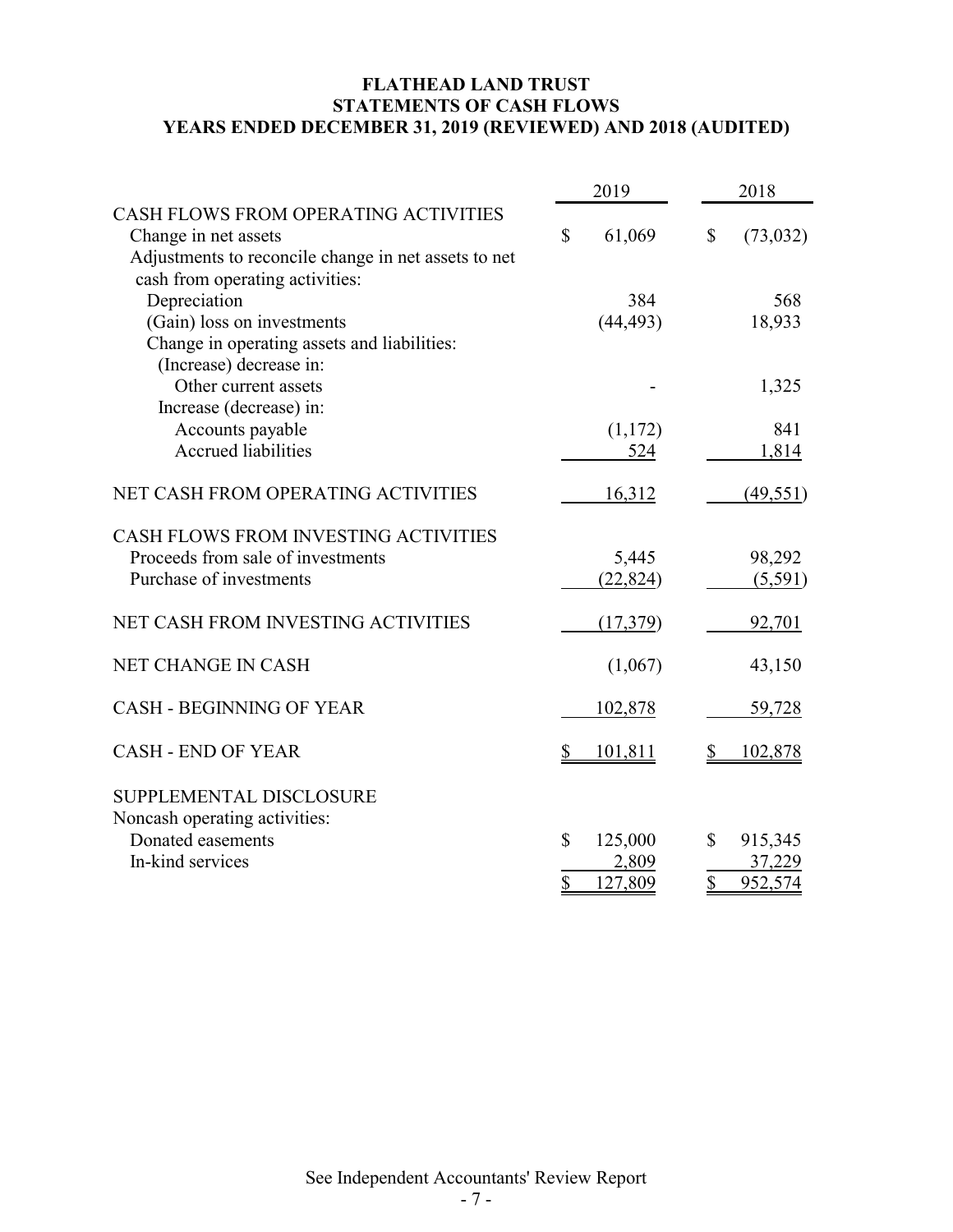#### NOTE 1 -- SUMMARY OF SIGNIFICANT ACCOUNTING POLICIES

#### Organization

The Flathead Land Trust is a non-profit organization incorporated under the laws of Montana in 1985 as a membership organization. It is exempt from income taxes under Section 501(c)(3) of the Internal Revenue Code.

The Organization is dedicated to the conservation of Northwest Montana's land and water legacy through voluntary conservation easement agreements with private landowners. The Organization partners with community members to preserve the natural resources, scenic beauty and rural character of the Flathead Valley. These voluntary conservation easements preclude changes that would negatively affect the property, primarily subdivision and development. The Organization's support comes primarily from individual and business contributions as well as private and federal grants.

#### Basis of Reporting

The Organization prepares its financial statements in accordance with generally accepted accounting principles, which involves the application of accrual accounting; whereby revenues and gains are recognized when earned, and expenses and losses are recognized when incurred.

#### Classification of Net Assets

*Net assets without donor restrictions:* Net assets that are not subject to donor-imposed restrictions and may be expended for any purpose in performing the primary objectives of the organization. These net assets may be used at the discretion of the Organization's management and the board of directors.

*Net assets with donor restrictions:* Net assets subject to stipulations imposed by donors, and grantors. Some donor restrictions are temporary in nature; those restrictions will be met by actions of the Organization or by the passage of time. Other donor restrictions are perpetual in nature, where by the donor has stipulated the funds be maintained in perpetuity.

Donor restricted contributions are reported as increases in net assets with donor restrictions. When a restriction expires, net assets are reclassified from net assets with donor restrictions to net assets without donor restrictions in the statement of activities.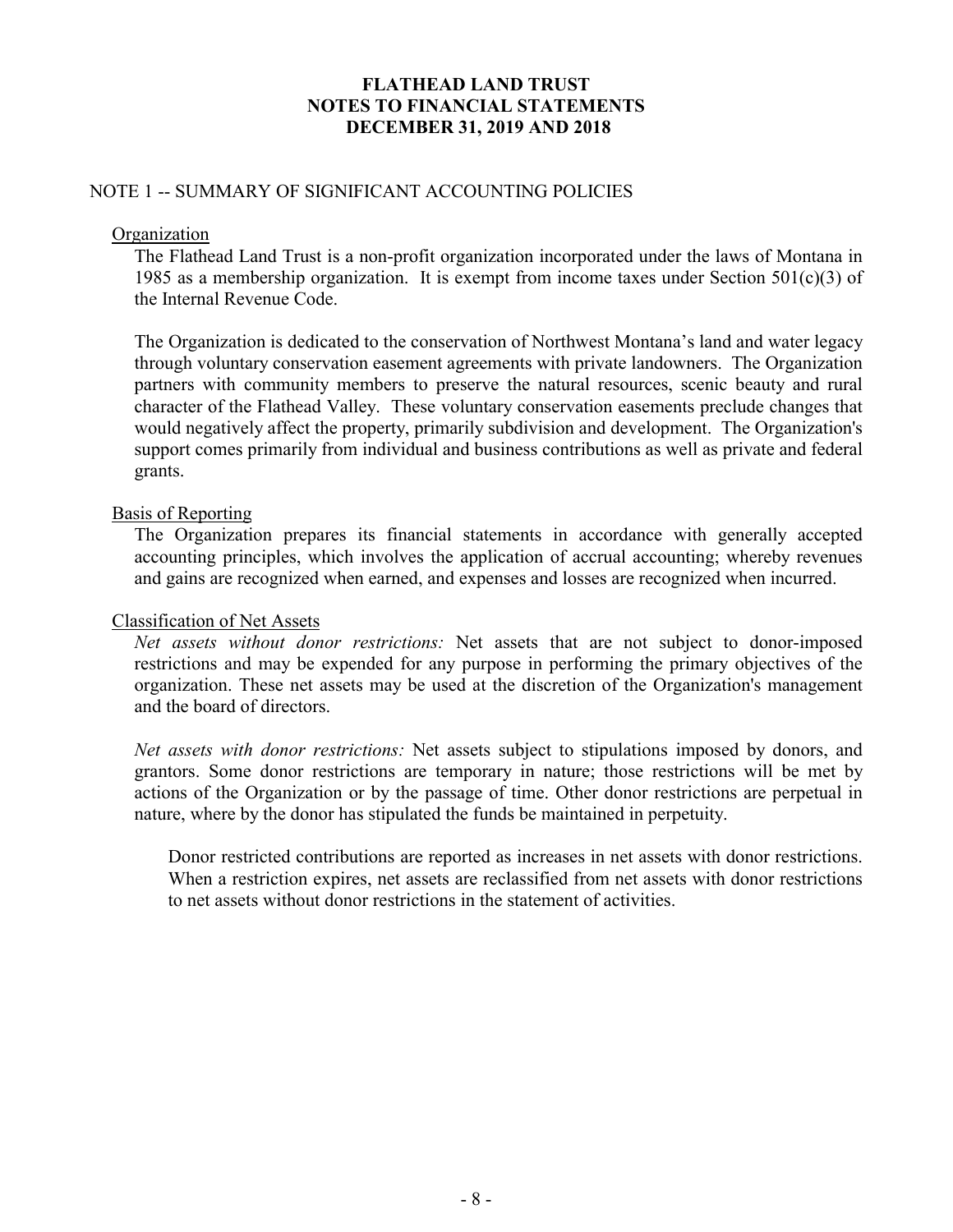#### NOTE 1 -- SUMMARY OF SIGNIFICANT ACCOUNTING POLICIES (CONTINUED)

#### Cash and Cash Equivalents

For financial statement purposes, the Organization considers all highly-liquid investments purchased with an original maturity of three months or less to be cash equivalents. At times the cash balances may exceed FDIC insurance limits. The Organization will monitor the cash balances for any activity that results in balances exceeding the maximum FDIC insurance, then take action to ensure that the Organization's cash balances are fully insured.

#### Property and Equipment

Property and equipment is stated at cost and depreciated on the straight line method over estimated useful lives. Office furniture and equipment is depreciated over estimated useful lives of 5 to 7 years. Repairs, maintenance, and purchases of minor equipment (equipment costing less than \$500) are not capitalized.

#### Investments

Investments are reported at fair value based on quoted market prices. Interest, dividends, and realized and unrealized gains and losses are included in investment income.

#### Accrued Leave Payable

Employees earn paid leave based on years of service with a maximum of 10 days of vacation carryover allowed per calendar year for full-time employees. Part-time employees accrue vacation at a pro-rated rate. The amount of accrued leave at December 31, 2019 and 2018, was \$3,408 and \$3,413, respectively.

#### Contributions

Contributions, including unconditional promises to give, are recognized as either with donor restrictions or without donor restrictions in accordance with donor stipulations. Unconditional promises to give with payments due in future periods are recognized as revenue with donor restrictions. Restricted contributions whose restrictions are met within the same reporting period are accounted for as support without donor restrictions. Unconditional and conditional promises to give are valued at the present value of amounts expected in future years, provided that reliable information is available.

#### In-kind Contributions

In-kind contributions are reflected as contributions at their fair value at date of donation and are reported as unrestricted support unless explicit donor stipulations specify how donated assets must be used. The Organization recognizes the fair value of contributed conservation easements, at their appraised or estimated values. The Organization recognizes the fair value of contributed services received if such services a) create or enhance non-financial assets or b) require specialized skills that are provided by individuals possessing those skills and would typically need to be purchased if not contributed. The Organization receives services from a large number of volunteers who give significant amounts of their time to the Organization's programs and fund-raising campaigns but which do not meet the criteria for financial statement recognition.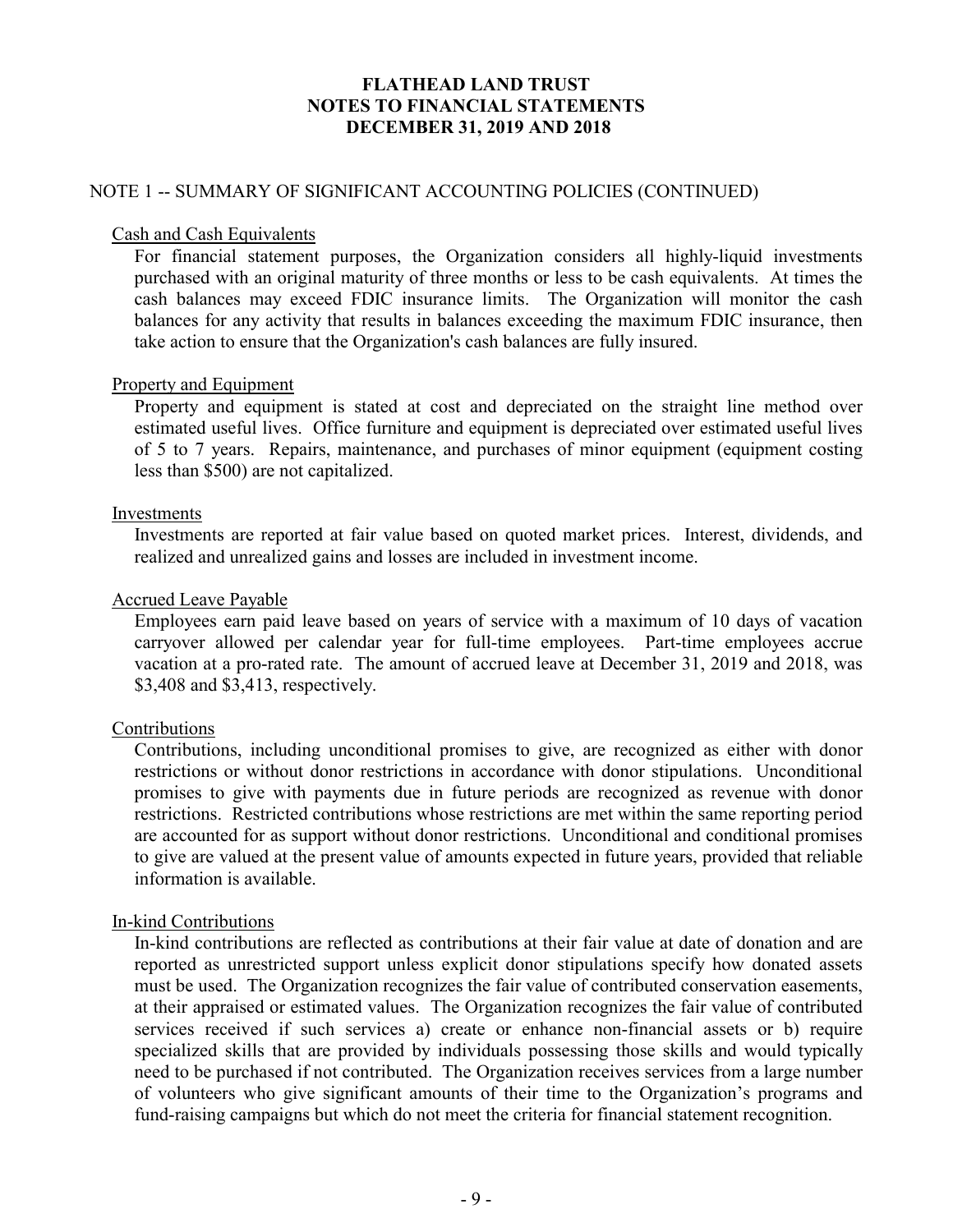#### NOTE 1 -- SUMMARY OF SIGNIFICANT ACCOUNTING POLICIES (CONTINUED)

#### Functional Expenses

The costs of providing program and other activities have been summarized on a functional basis in the statements of activities. Accordingly, certain costs have been allocated among program and supporting services benefited. Such allocations are determined by management on an equitable basis. The expenses that are allocated include the following:

| Expense                   | Method of Allocation |
|---------------------------|----------------------|
| Depreciation expense      | Historical usage     |
| Dues and subscriptions    | Historical usage     |
| Employee benefits         | Time and effort      |
| Insurance                 | Historical usage     |
| Office supplies           | Historical usage     |
| Payroll expenses          | Time and effort      |
| Postage and delivery      | Historical usage     |
| Printing and reproduction | Historical usage     |
| Rent                      | Historical usage     |
| Telephone                 | Historical usage     |
| Travel and entertainment  | Historical usage     |

#### Advertising Costs

The cost of advertising and marketing is expensed as incurred.

#### Income Tax Status

The Organization is exempt from federal income tax under Section  $501(c)(3)$  of the Internal Revenue Code. The Organization believes that it has appropriate support for any tax positions taken, and as such, does not have any uncertain tax positions that are material to the financial statements. The Organization's federal Return of Organization Exempt From Income Tax (Form 990) is subject to examination by the taxing authorities, generally, for three years after they were filed or the due date of the return; whichever is later.

#### Use of Estimates

The preparation of financial statements in conformity with generally accepted accounting principles requires management to make estimates and assumptions that affect certain reported amounts and disclosures. Accordingly, actual results could differ from those estimates.

#### NOTE 2 -- INVESTMENTS

Investments are presented in the financial statements at fair market value. Investments are maintained in custodial accounts with investment firms and are primarily composed of cash instruments, certificates of deposit, and mutual funds at their listed prices. Investment expenses netted against investment earnings for the year ended December 31, 2019 and 2018, were inconsequential. As of December 31, 2019 and 2018, the Board of Directors had designated \$6,046 and \$5,248, respectively, of net assets without donor restrictions as a general endowment fund to support the mission of the Organization. Since that amount resulted from an internal designation and is not donor-restricted, it is classified and reported as unrestricted net assets.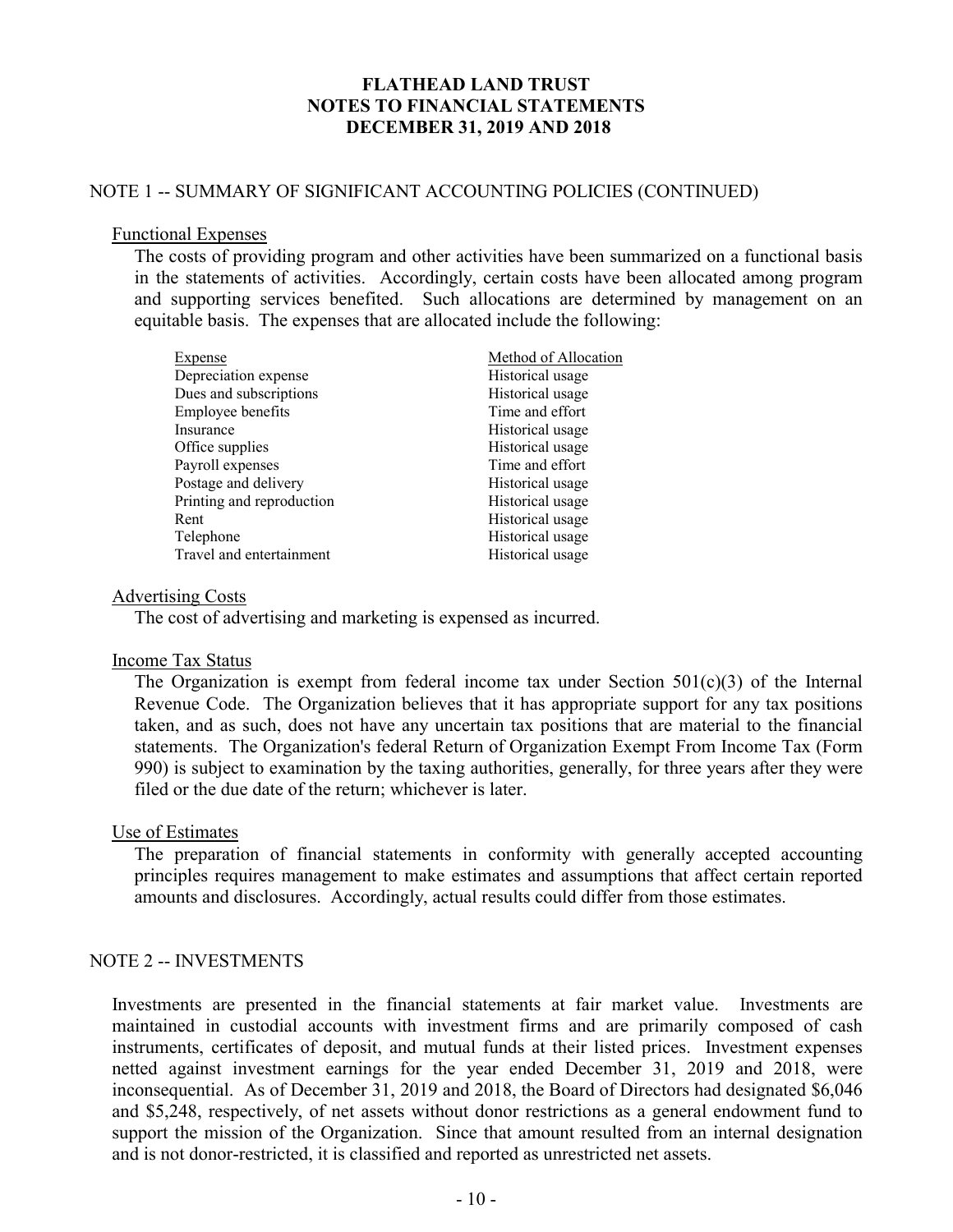#### NOTE 2 -- INVESTMENTS (CONTINUED)

The investments' basis and market value information is as follows as of December 31:

|                         |           | 2019    |         | 2018    |
|-------------------------|-----------|---------|---------|---------|
|                         | Cost      | FMV     | Cost    | FMV     |
| Equities                | 2,517     | 2,584   | \$      |         |
| Mutual funds            | 248,230   | 294,832 | 235,093 | 239,419 |
| Certificates of deposit | 92,144    | 93,630  | 87,040  | 86,365  |
| Cash instruments        | 16,968    | 16,968  | 20,358  | 20,358  |
| Total                   | \$359,859 | 408,014 | 342,491 | 346,142 |

#### NOTE 3 -- FAIR VALUE MEASUREMENTS

The Organization follows FASB ASC 820, which provides a framework for measuring fair value. FASB ASC 820 defines fair value as the exchange price that would be received for an asset or paid to transfer a liability (an exit price) in the principal or most advantageous market for the asset or liability in an orderly transaction between market participants on the measurement date. FASB ASC 820 requires that valuation techniques maximize the use of observable inputs and minimize the use of unobservable inputs.

FASB ASC 820 also establishes a fair value hierarchy, which prioritizes the valuation inputs into three broad levels. The three levels are defined as follows:

Level 1 - observable inputs that are based upon quoted market prices for identical assets or liabilities within active markets.

Level 2 - observable inputs other than Level 1 that are based upon quoted market prices for similar assets or liabilities, based upon quoted prices within inactive markets, or inputs other than quoted market prices that are observable through market data for substantially the full term of the asset or liability.

Level 3 - inputs that are unobservable for the particular asset or liability due to little or no market activity and are significant to the fair value of the asset or liability. These inputs reflect assumptions that market participants would use when valuing the particular asset or liability.

A financial instrument's categorization within the valuation hierarchy is based upon the lowest level of input that is significant to the fair value measurement.

Assets and liabilities itemized below were measured at fair value during the year ended using the market and income approaches. The market approach was used for Level 1.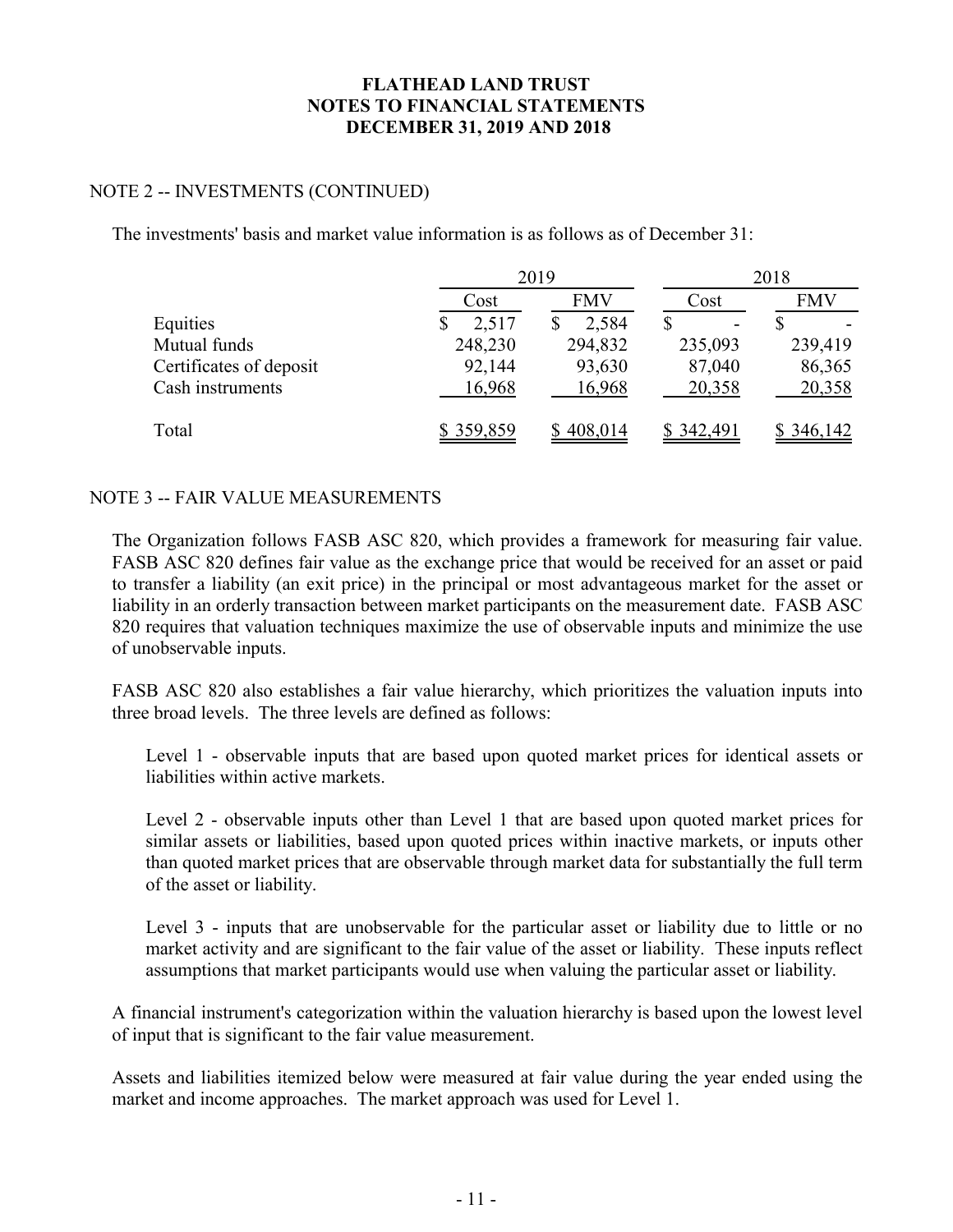#### NOTE 3 -- FAIR VALUE MEASUREMENTS (CONTINUED)

|                    |  |            |           | Quoted Prices in      |             | Significant |              |
|--------------------|--|------------|-----------|-----------------------|-------------|-------------|--------------|
|                    |  |            |           | <b>Active Markets</b> | Other       |             | Significant  |
|                    |  |            |           | for Identical         |             | Observable  | Unobservable |
|                    |  |            |           | Assets                | Inputs      |             | Inputs       |
|                    |  | Fair Value |           | (Level 1)             | (Level 2)   |             | (Level 3)    |
| December 31, 2019: |  |            |           |                       |             |             |              |
| Investments        |  | 408,014    | S.        | 408,014               |             |             |              |
|                    |  |            |           |                       |             |             |              |
|                    |  |            |           | Quoted Prices in      | Significant |             |              |
|                    |  |            |           | <b>Active Markets</b> | Other       |             | Significant  |
|                    |  |            |           | for Identical         | Observable  |             | Unobservable |
|                    |  |            |           | Assets                | Inputs      |             | Inputs       |
| Fair Value         |  |            | (Level 1) | (Level 2)             |             | (Level 3)   |              |
| December 31, 2018: |  |            |           |                       |             |             |              |
| Investments        |  | 346,142    |           | 346,142               | \$          |             |              |

#### NOTE 4 -- ENDOWMENT

The Organization's endowment consists of mutual funds and includes donor-restricted endowment funds. As required by generally accepted accounting principles (GAAP), net assets associated with endowment funds are classified and reported based on the existence or absence of donor-imposed restrictions.

The Board of Directors has interpreted the Montana Uniform Prudent Management of Institutional Funds Act ("MUPMIFA") as requiring the preservation of the fair value of the original gift as of the gift date of the donor-restricted endowment funds absent explicit donor stipulations to the contrary. As a result of this interpretation, the Organization classifies the following as net assets with donor restrictions that are perpetual in nature (a) the original value of gifts donated to the permanent endowment, (b) the original value of subsequent gifts to the permanent endowment, and (c) any accumulations to the permanent endowment made in accordance with the direction of the applicable donor gift instrument at the time the accumulation is added to the fund.

The remaining portion of the donor-restricted endowment fund that is not classified as perpetual is classified as temporary in nature until those amounts are appropriated for expenditure by the Organization in a manner consistent with the standard of prudence prescribed by MUPMIFA.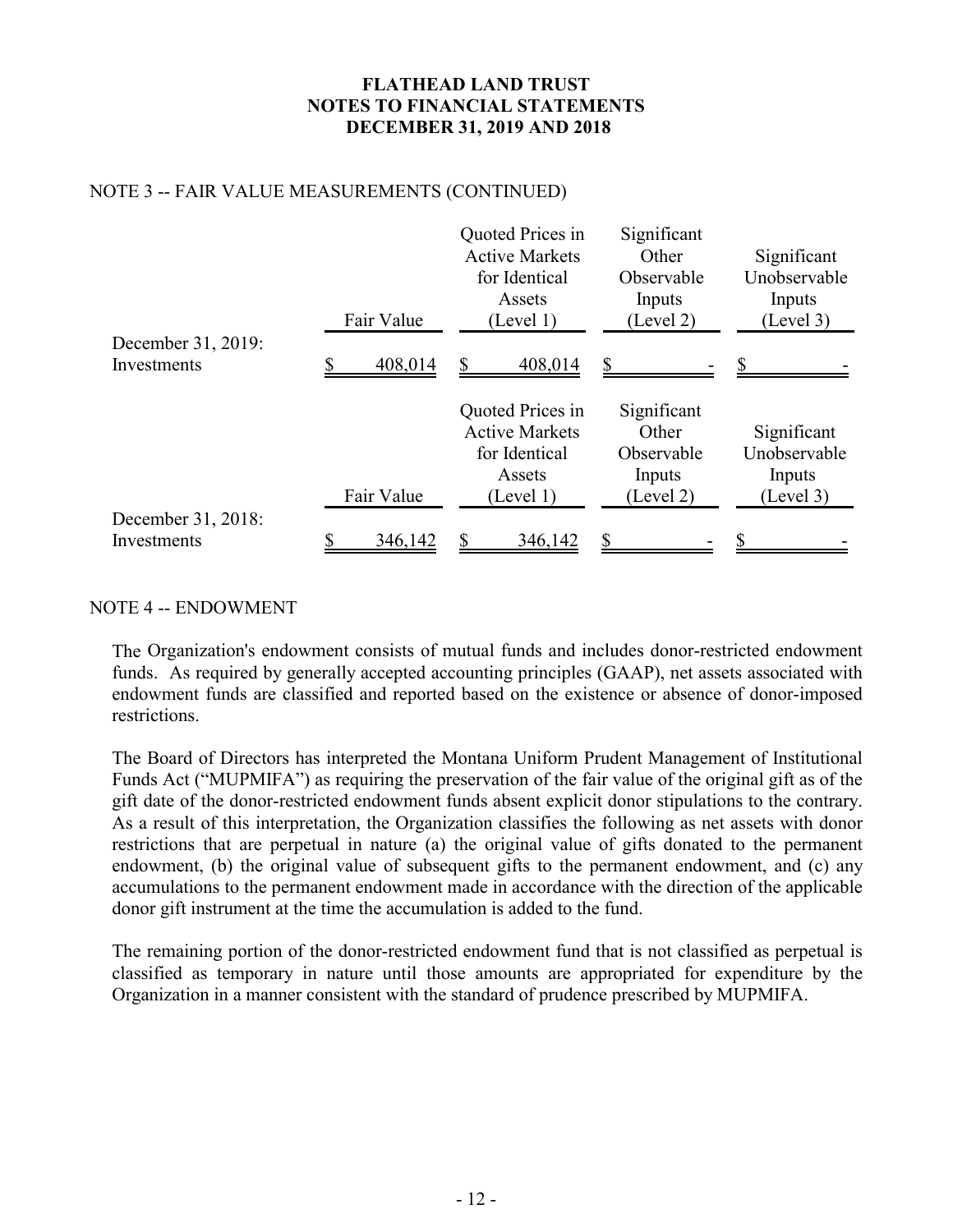#### NOTE 4 -- ENDOWMENT (CONTINUED)

In accordance with MUPMIFA, the Organization considers the following factors in making a determination to appropriate or accumulate donor-restricted endowment funds:

- (1) The duration and preservation of the fund;
- (2) The purposes of the Organization and the donor-restricted endowment fund;
- (3) General economic conditions;
- (4) The possible effect of inflation and deflation;
- (5) The expected total return from income and the appreciation of investments;
- (6) Other resources of the Organization; and
- (7) The investment policies of the Organization.

Changes in Endowment Net Assets for the year ended December 31, 2019:

|                                                                     | Board<br>Restricted |       |    | With Donor<br>Restrictions |    | Total  |  |
|---------------------------------------------------------------------|---------------------|-------|----|----------------------------|----|--------|--|
| Endowment net assets, beginning of year                             | \$                  | 5,248 | -S | 38,843                     | -S | 44,091 |  |
| Investment return:<br>Net appreciation (depreciation) (realized and |                     |       |    |                            |    |        |  |
| unrealized)                                                         |                     | 798   |    | 13,714                     |    | 14,512 |  |
| Contributions                                                       |                     |       |    | 10,000                     |    | 10,000 |  |
| Endowment net assets, end of year                                   |                     | 6,046 |    | 62,557                     |    | 68,603 |  |

Changes in Endowment Net Assets for the year ended December 31, 2018:

|                                                                     |    | Board<br>Restricted |     | With Donor<br>Restrictions |  | Total   |  |
|---------------------------------------------------------------------|----|---------------------|-----|----------------------------|--|---------|--|
| Endowment net assets, beginning of year                             | \$ | 5,372               | - S | 39,759                     |  | 45,131  |  |
| Investment return:<br>Net appreciation (depreciation) (realized and |    |                     |     |                            |  |         |  |
| unrealized)                                                         |    | (124)               |     | (916)                      |  | (1,040) |  |
| Endowment net assets, end of year                                   |    | 5,248               |     | 38,843                     |  | 44,091  |  |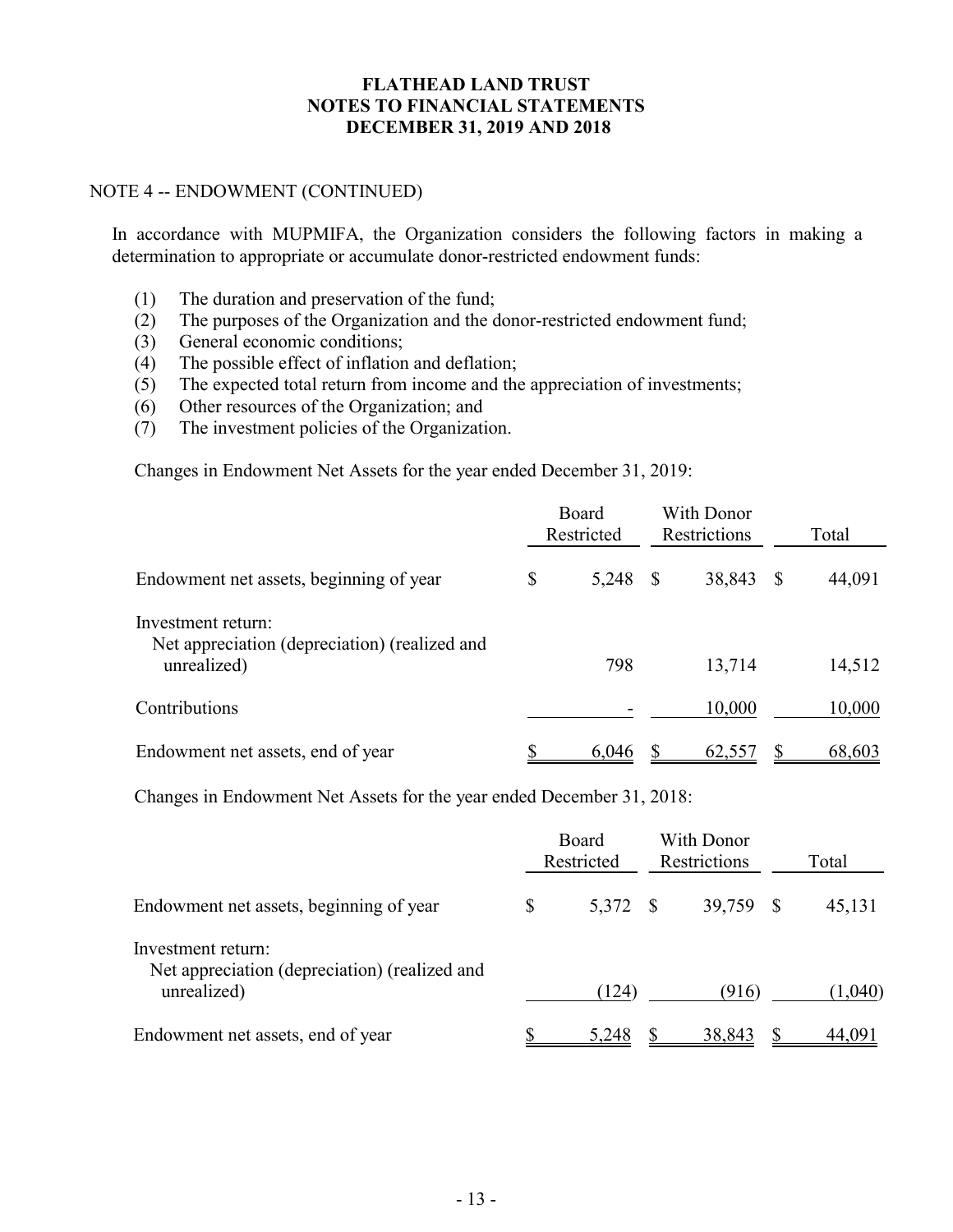#### NOTE 4 -- ENDOWMENT (CONTINUED)

The portion of the endowment whereby the donor has stipulated that the funds be maintained in perpetuity at December 31, 2019 and 2018, was \$35,120 and \$25,120, respectively. There were \$27,437 and \$13,723 in endowment funds with donor restrictions that are temporary in nature at December 31, 2019 and 2018, respectively.

#### Funds with Deficiencies

From time to time, the fair value of assets associated with individual donor-restricted endowment funds may fall below the level that the donor or MUPMIFA requires the Organization to retain as a fund of perpetual duration. There were no such deficiencies as of December 31, 2019 and 2018.

#### Return Objectives and Risk Parameters

The Organization has adopted investment and spending policies for endowment assets that attempt to provide a predictable stream of funding to operations while seeking to maintain the purchasing power of the endowment assets. Endowment assets include those assets of donor restricted funds that the Organization must hold in perpetuity or for a donor-specified period(s).

#### NOTE 5 -- OPERATING LEASE

The Organization leases office space with monthly payments of \$825 as of December 31, 2019. Payments on the lease for the years ended December 31, 2019 and 2018, were \$9,900.

The following is a schedule of future minimum lease payments required by the operating lease:

Year ending December 31,

| 2020<br>2021 | S | 9,900<br>4,950 |
|--------------|---|----------------|
| Total        |   | 14,850         |

#### NOTE 6 -- RETIREMENT PLAN

The Organization has a voluntary SIMPLE IRA plan, which covers all employees. The Organization matches employee contributions up to 3% of their wages and employees can contribute additional amounts as permitted by law. The amount contributed to the retirement plan by the Organization was \$4,067 and \$3,933 for the years ended December 31, 2019 and 2018, respectively.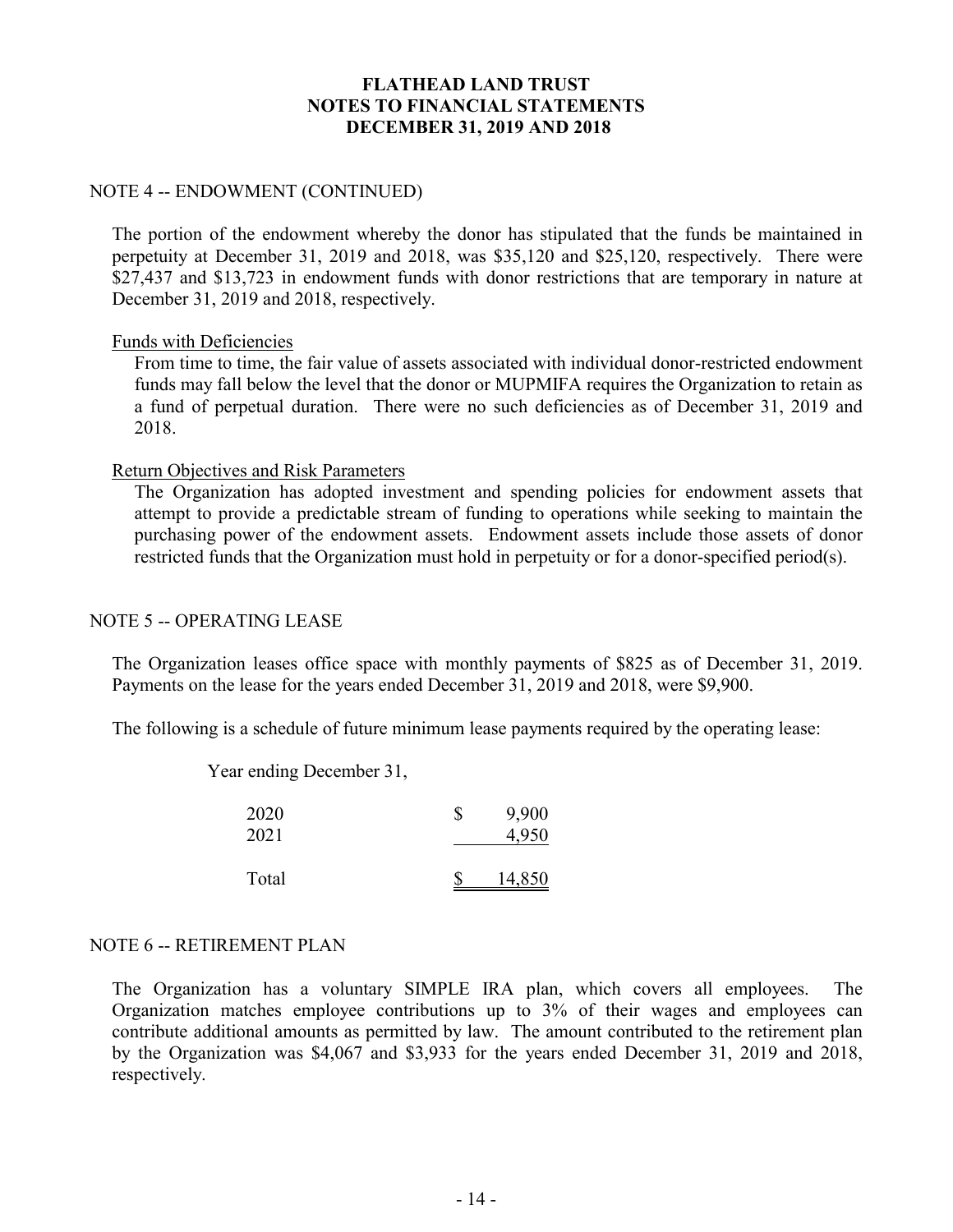#### NOTE 7 -- RISK MANAGEMENT

The Organization faces a number of risks including (a) loss or damage to property, (b) general liability, (c) workers compensation, (d) and employee medical insurance. The risks are mitigated through the use of commercial insurance and there were no significant changes in how the Organization covered its risks in 2019 and 2018.

#### NOTE 8 -- NET ASSETS

Net assets with donor restrictions were as follows for the years ended December 31:

|                                                                      | 2019    | 2018    |  |
|----------------------------------------------------------------------|---------|---------|--|
| Not subject to appropriation or expenditure:<br><b>Endowed funds</b> | 35,120  | 25,120  |  |
| Subject to expenditure for specified purpose:                        |         |         |  |
| Land protection assistance                                           | 12,893  | 24,301  |  |
| Stewardship                                                          | 257,013 | 282,444 |  |
| Projects                                                             | 68,545  | 48,705  |  |
| To be appropriated                                                   | 27,437  | 13,723  |  |
|                                                                      | 365,888 | 369,173 |  |
| Net assets with donor restrictions                                   | 401,008 | 394,293 |  |

Net assets without donor restrictions were as follows for the years ended December 31:

|                                       | 2019 |         | 2018 |        |
|---------------------------------------|------|---------|------|--------|
| Undesignated                          |      | 94.613  |      | 41,057 |
| Board designated endowment funds      |      | 6.046   |      | 5,248  |
| Net assets without donor restrictions |      | 100,659 |      |        |